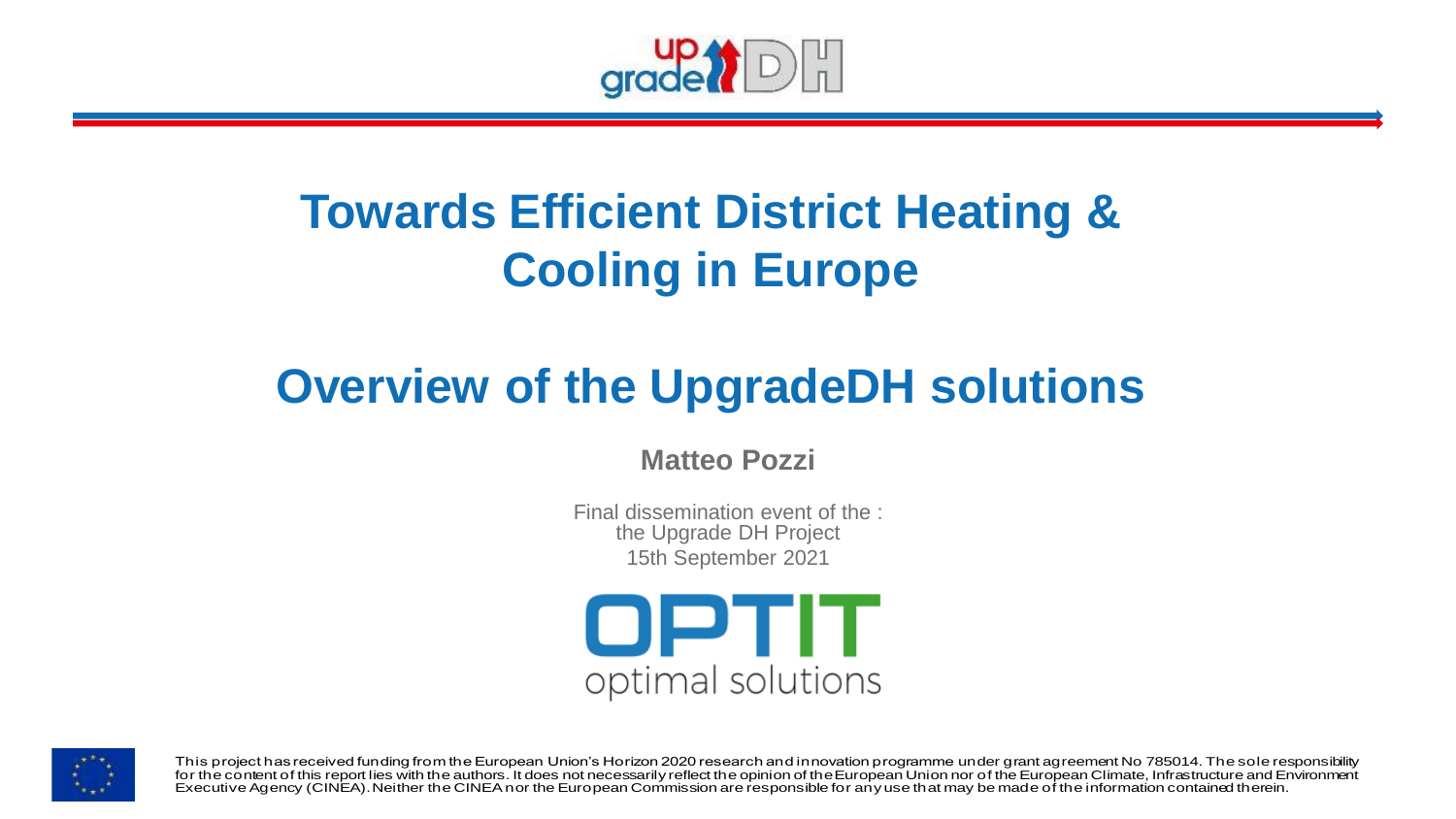### **A wide range of upgrading measures… … and a great example of effective collaboration**







 $\mathsf{grade}$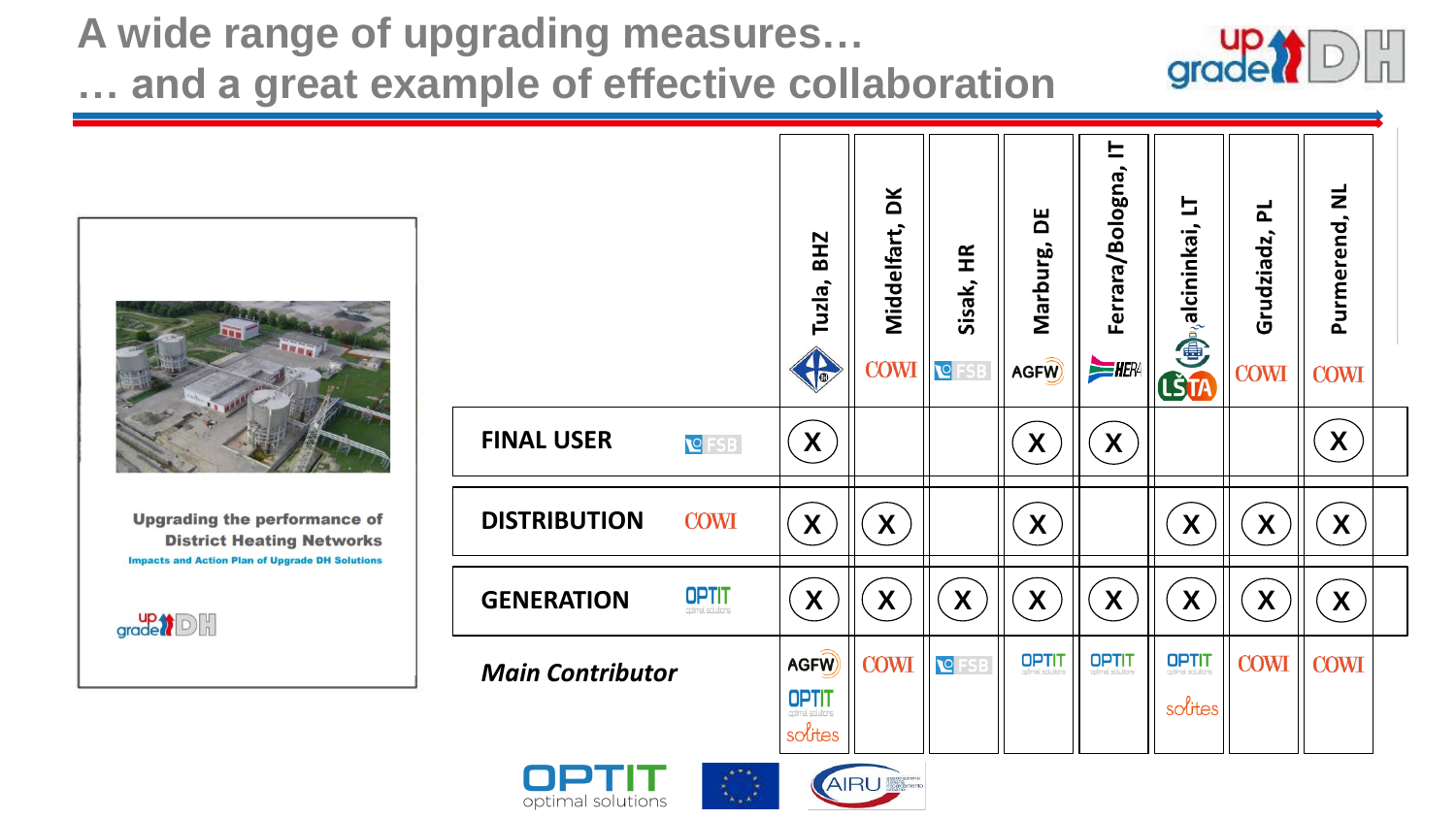## **Generation**



### **Optimization & Advanced Analytics**



- ❑ **CHP Scheduling Optimization in Tuzla (BIH)**
- ❑ **Optimised Heat & Power dispatching in Italy (ITA)**

### **Flexibility enhancement technologies**



- ❑ **Heat Storage integration in Sisak (CRO)**
- ❑ **Heat Pumps installation in Bologna (ITA)**

### **Transition to RES**



- ❑ **Biomass plants in Purmerend (NED) & Grudziadz (POL)**
- ❑ **Solar Thermal in Tuzla (BIH) & Salcininkai (LIT)**



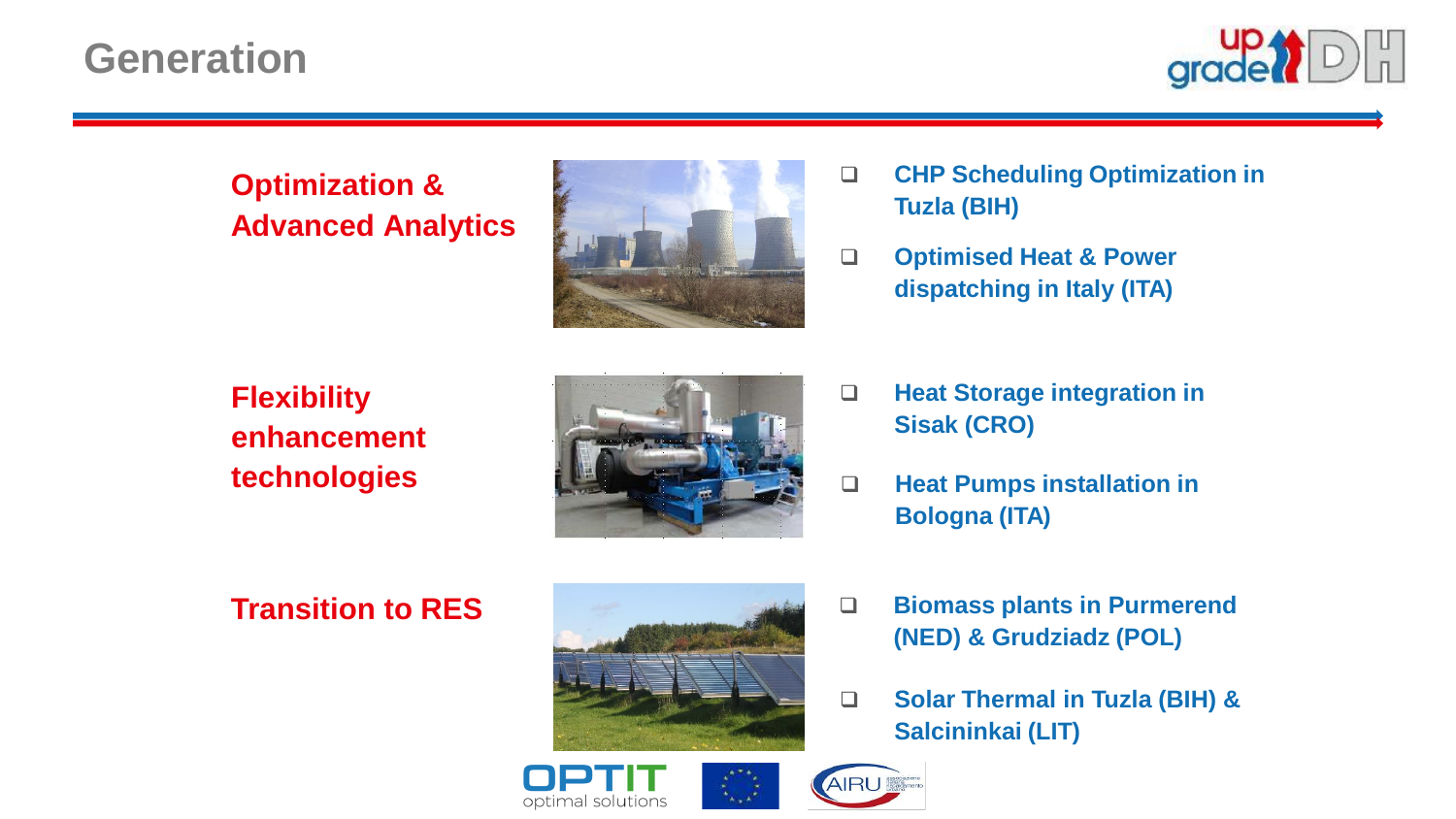# **Distribution**



#### **Lower Temperature Technologies**



❑ **New piping for lower temperature Ops in Middelfart (DEN)**

**Operational Network Optimization**

**Refurbishment & Expansion Strategy**



- ❑ **Thermal-hydraulic simulation modelling in Purmerend (NED)**
- ❑ **Hydraulic scenarios analysis in Marburg (GER)**



optimal solutions

- ❑ **Long-term network refurbishment strategy in Salcininkai (LIT)**
- ❑ **Network expansion strategy in Grudziadz (POL)**

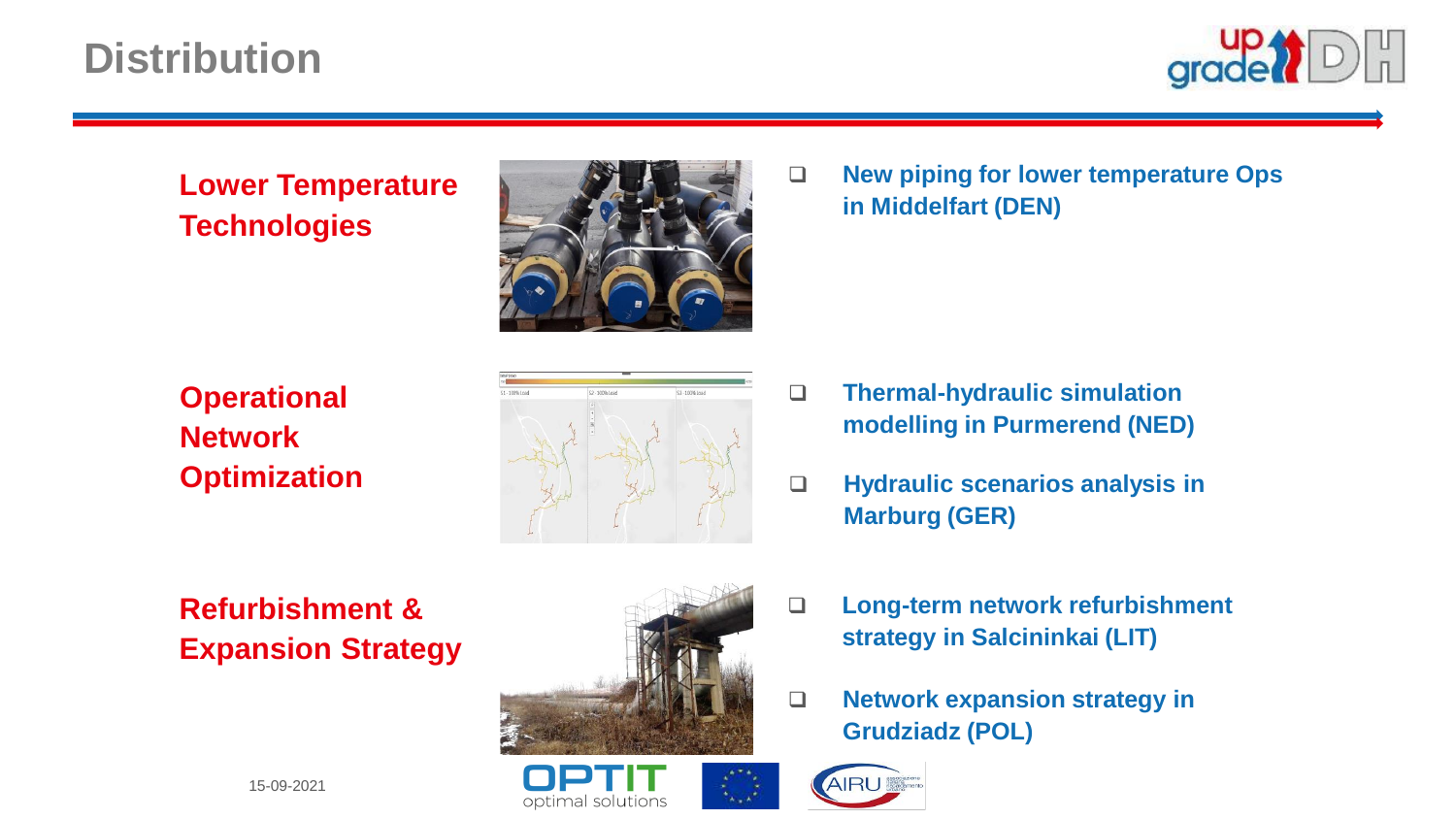### **Final user**



#### **Consumer Engagement**

### **Regulation & Control Strategy**



- ❑ **Switch to consumption-based billing in Tuzla (BIH)**
- ❑ **Cooperation with prominent consumer in Marburg (GER)**
- ❑ **Expert Coaching on Substations' design in Tuzla (BIH)**

**Digitalization & Analytics**



- ❑ **Smart Substation Analytics in Ferrara (ITA)**
- ❑ **Thermostatic valves at the users in Tuzla (BIH)**





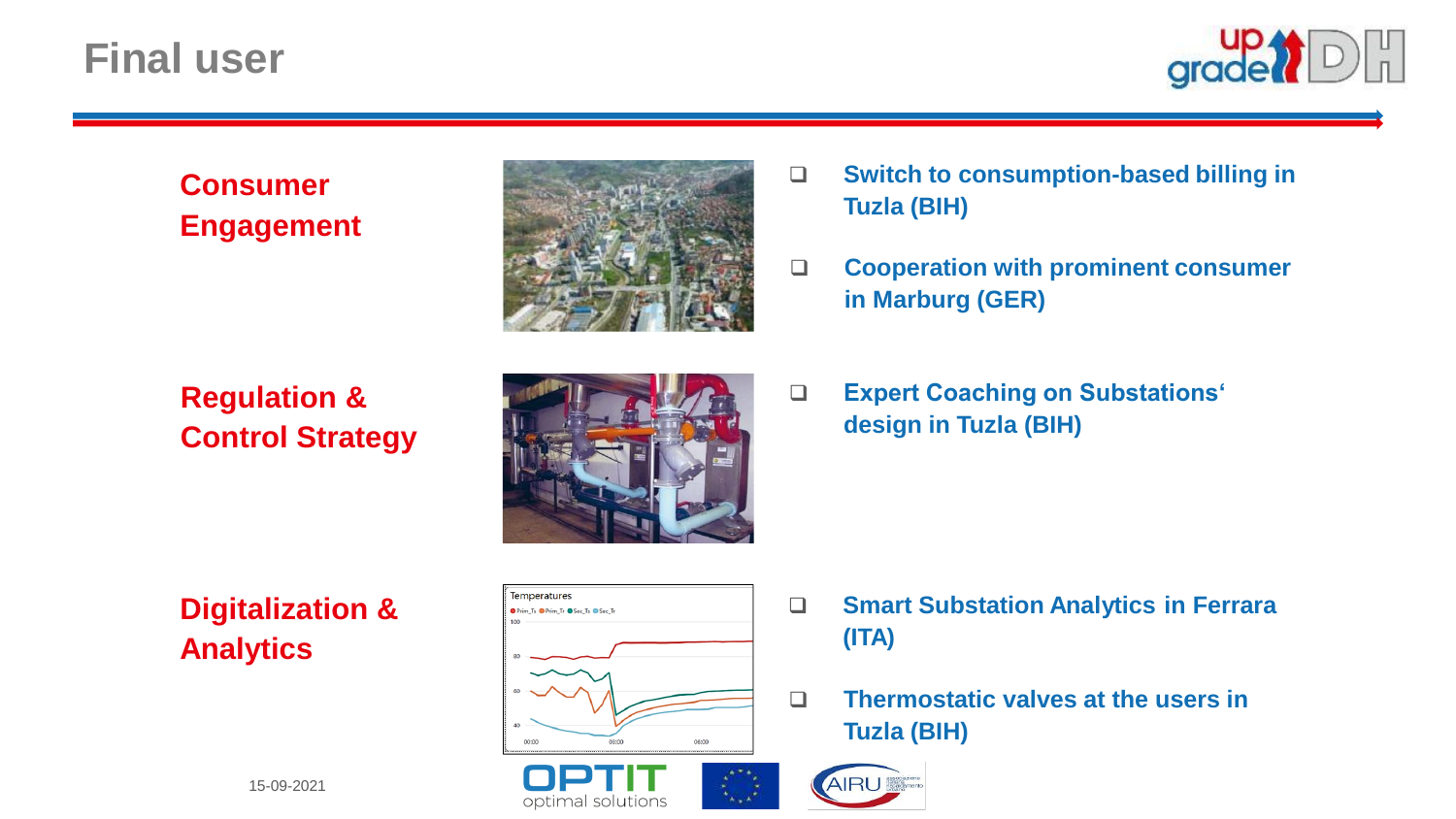

### The implementation of the various **upgrading measures** are estimated to yield significant results, in terms of **energy saving**, **emissions reduction**, **RES and Waste Heat integration increase**

| <b>PROJECT KPI</b>                    | <b>BASELINE</b> | <b>AFTER</b><br><b>UPGRADING</b><br><b>MEASURES</b> | <b>EXPECTED IMPACTS</b> |          |
|---------------------------------------|-----------------|-----------------------------------------------------|-------------------------|----------|
| <b>PRIMARY ENERGY DEMAND (GWh/y)</b>  | 1,451           | 1,206                                               | $-245$                  | $(-17%)$ |
| GHG EMISSIONS (ton <sub>CO2</sub> /y) | 290,661         | 145,687                                             | $-144,974$              | $(-50%)$ |
| <b>SHARE WASTE HEAT (%)</b>           | 8%              | 10%                                                 | $+2%$                   | $(+25%)$ |
| SHARE RES (%)                         | 30%             | 51%                                                 | $+21%$                  | $(+70%)$ |

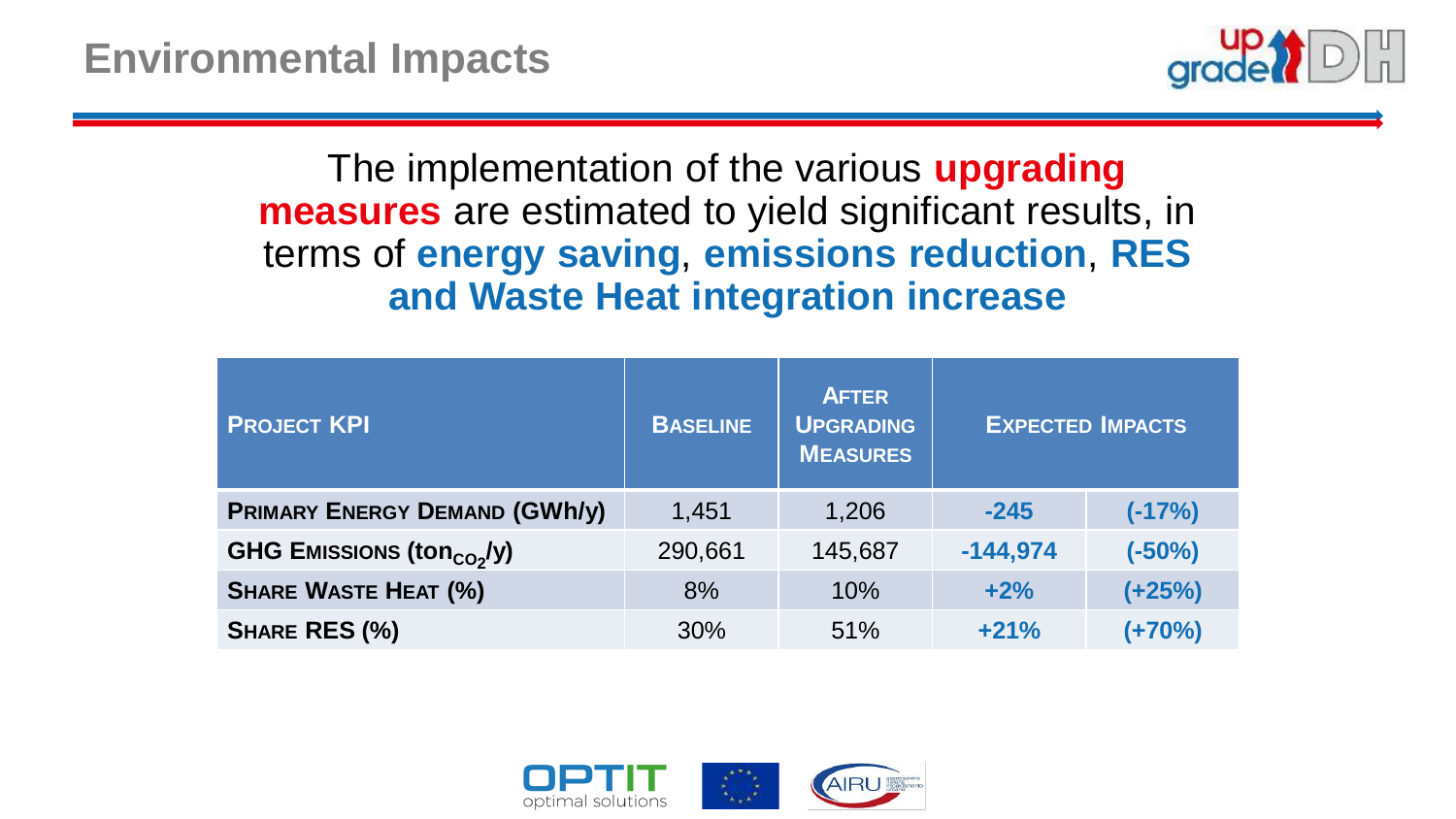# **Economic Impacts**



- Project calculated the impact of the various measures using standard financing indicators such as: IRR, NPV and payback period (PB)
- Future changes in legislation to fight climate change could impact the expected returns of many upgrading measure, making them more attractive financially

| <b>DEMO CASE EXAMPLES</b>                                                                                                                          | <b>FINANCIAL INDICATORS</b><br>(ORDER BY PB) |
|----------------------------------------------------------------------------------------------------------------------------------------------------|----------------------------------------------|
| 1. CHP SCHEDULING OPTIMIZATION IN TUZLA (BIH)<br>2. SIMULATION MODELLING IN<br>PURMEREND (NED)<br>3. HYDRAULIC SCENARIOS ANALYSIS IN MARBURG (GER) | PB BETWEEN 1 AND 1.5<br><b>YEARS</b>         |
| NEW PIPING FOR LOWER TEMPERATURE OPS IN<br>MIDDELFART (DEN)                                                                                        | PB: 1.5 YEARS                                |
| 1. HEAT STORAGE INTEGRATION IN SISAK (CRO)<br>2. HEAT PUMPS INSTALLATION IN BOLOGNA (ITA)                                                          | PB BETWEEN 3 AND 6<br><b>YEARS</b>           |
| 1. BIOMASS PLANT PURMEREND (NED)<br>2. SOLAR THERMAL IN TUZLA (BIH)                                                                                | $PB > 20$ YEARS                              |
| LONG-TERM NETWORK REFURBISHMENT STRATEGY IN SALCININKAI<br>(LIT)                                                                                   | $PB > 10$ YEARS                              |
|                                                                                                                                                    |                                              |



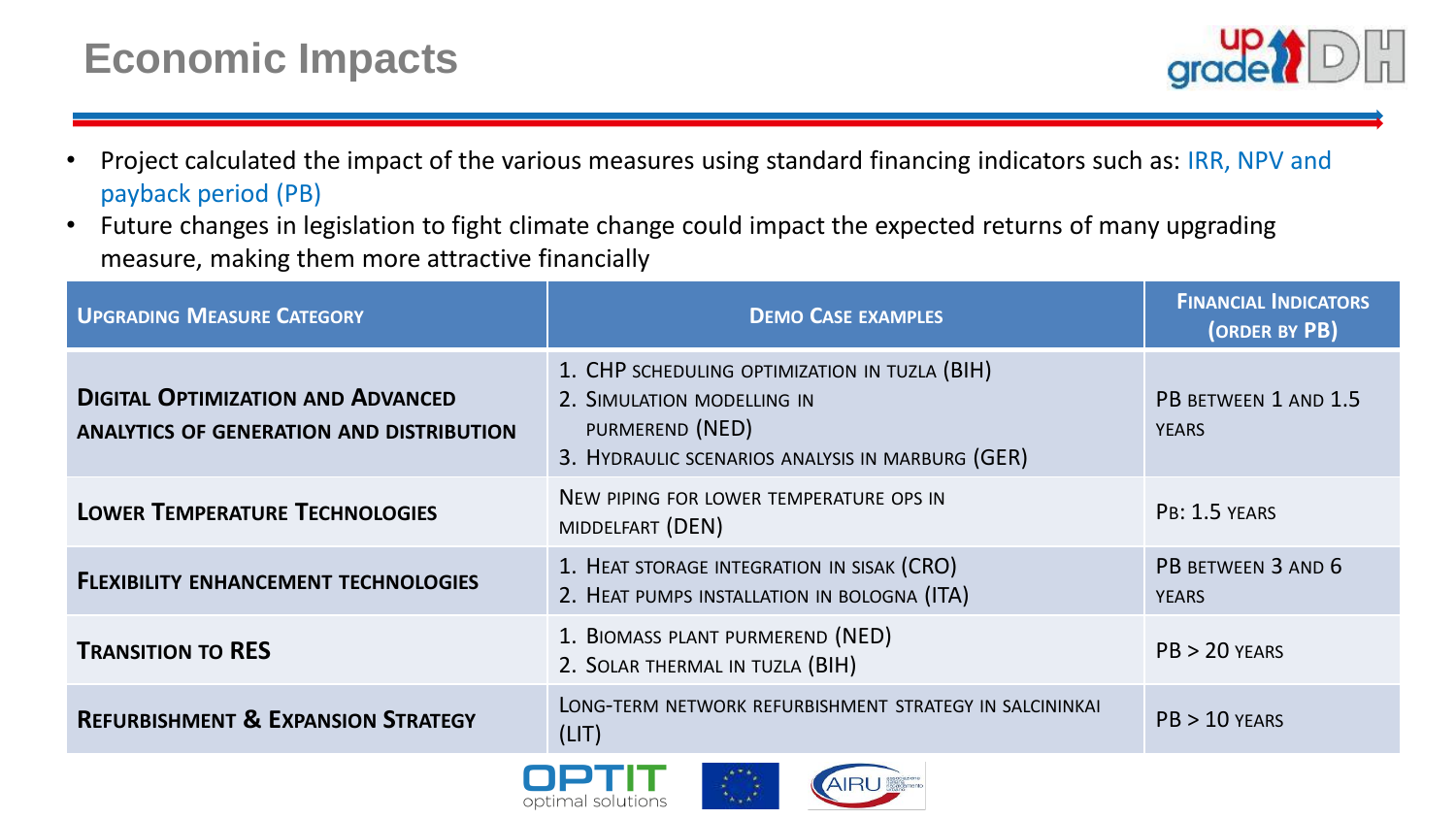# **The key role of digitalisation**





- ❑ Monitoring
- ❑ Advanced data analytics
- ❑ Simulation
- ❑ Forecasting
- ❑ Optimisation

❑ The experience of the project highlighted how digitalization is becoming a key enabler for quick-return upgrading strategies, leading to modern advanced DHC systems